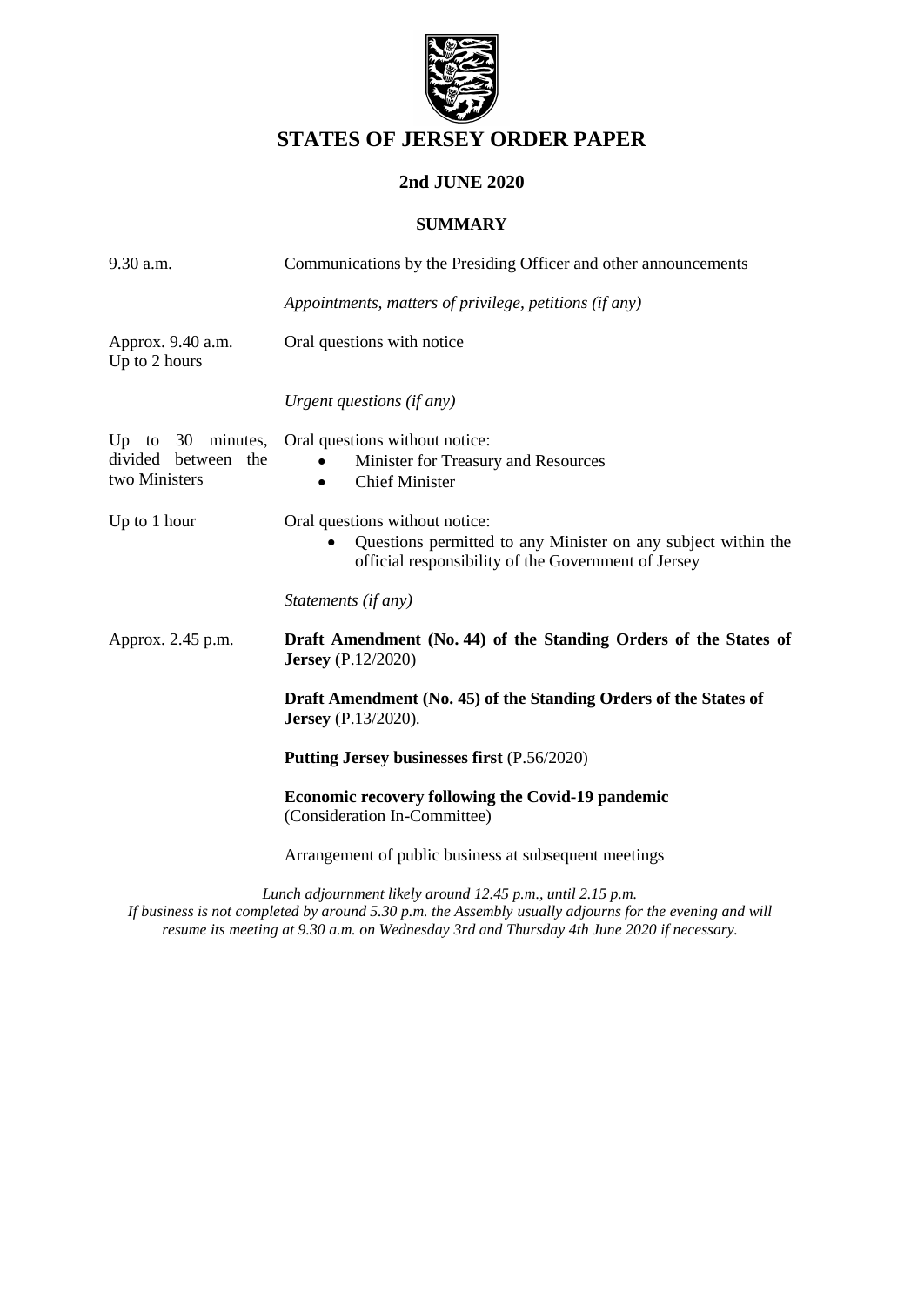

# **STATES OF JERSEY ORDER PAPER**

# **2nd JUNE 2020**

# **A. COMMUNICATIONS BY THE PRESIDING OFFICER**

### **B. TABLING OF SUBORDINATE ENACTMENTS**

*(Explanatory note attached)*

Teachers' Superannuation (Commutation of Small Pensions – Amendments) (No. 2) (Jersey) Order 2020. *Chief Minister.* R&O.75/2020.

## **C. DOCUMENTS PRESENTED**

[Jersey Charity Commissioner: Annual Report for 2019.](https://statesassembly.gov.je/assemblyreports/2020/r.53-2020.pdf) Presented: 28th May 2020, *[Minister for External Relations.](https://statesassembly.gov.je/assemblyreports/2020/r.53-2020.pdf)* [R.53/2020.](https://statesassembly.gov.je/assemblyreports/2020/r.53-2020.pdf)

## **D. NOTIFICATION OF LODGED PROPOSITIONS**

## **E. WITHDRAWAL OF LODGED PROPOSITIONS**

## **F. APPOINTMENT OF MINISTERS, COMMITTEES AND PANELS**

## **G. MATTERS OF PRIVILEGE**

## **H. PETITIONS**

## **I. QUESTIONS**

#### (a) – **Written Questions**

*(attached)*

- **WQ.182/2020** 1. The Minister for the Environment will table an answer to a question asked by Deputy J.M. Maçon of St. Saviour regarding the debate on the next Island Plan.
- **WQ.183/2020** 2. The Minister for Infrastructure will table an answer to a question asked by Deputy R.J. Ward of St. Helier regarding green transport initiatives.
- **WQ.184/2020** 3. The Minister for Education will table an answer to a question asked by Deputy R.J. Ward of St. Helier regarding the support available to students for the safe return of belongings from university accommodation.
- **WQ.185/2020** 4. The Minister for Treasury and Resources will table an answer to a question asked by Deputy R.J. Ward of St. Helier regarding the package of measures to address the economic effects of the Covid-19 pandemic.
- **WQ.186/2020** 5. The Minister for Education will table an answer to a question asked by Deputy R.J. Ward of St. Helier regarding the provision of personal protective equipment (P.P.E.) to school staff.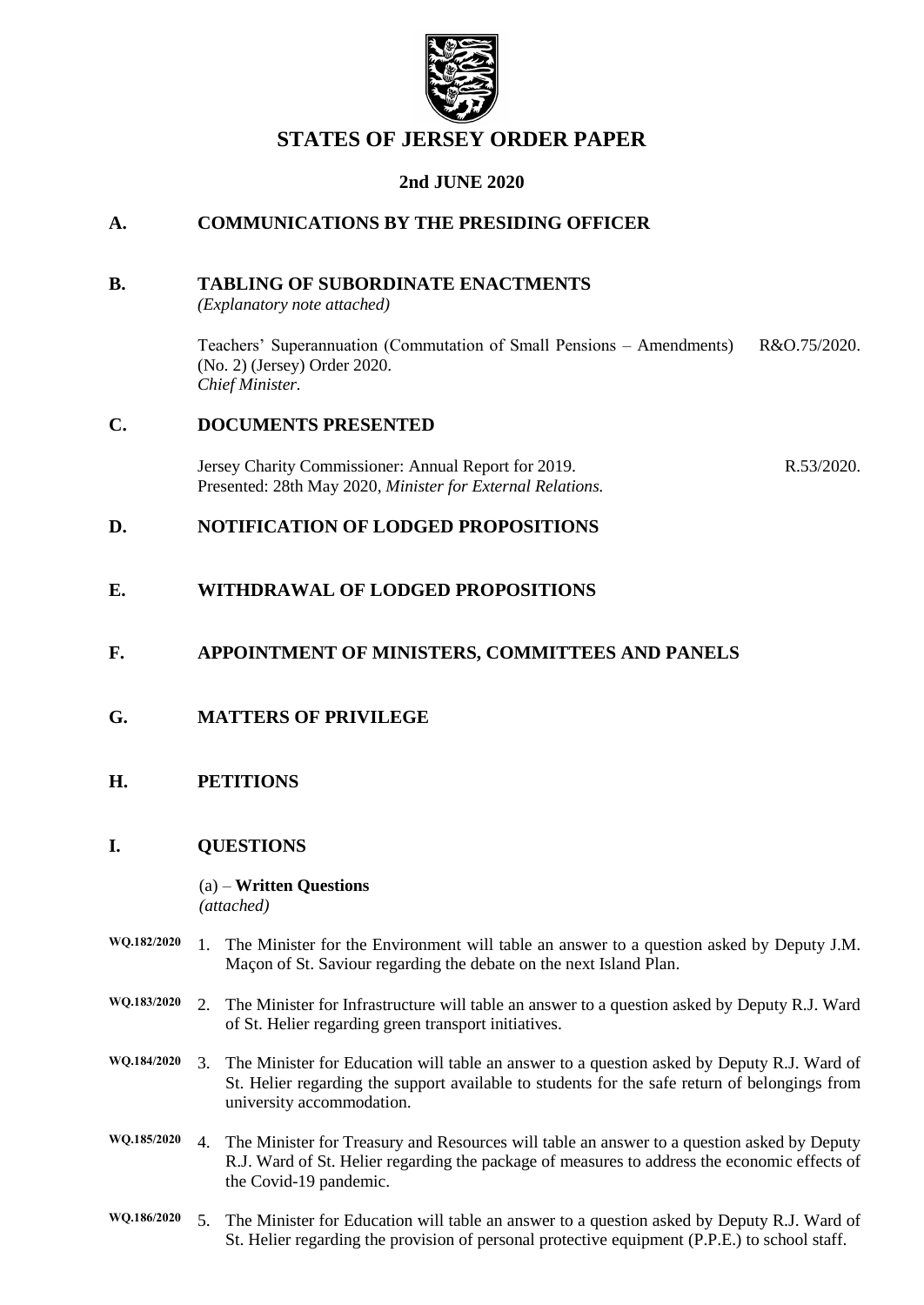

- **WQ.187/2020** 6. The Minister for Treasury and Resources will table an answer to a question asked by Deputy R.J. Ward of St. Helier regarding the support available to businesses that are unable to conform to physical distancing guidelines.
- **WQ.188/2020** 7. The Chief Minister will table an answer to a question asked by Deputy G.P. Southern of St. Helier regarding the impact of easing 'Stay at Home' restrictions.
- **WQ.189/2020** 8. The Minister for Social Security will table an answer to a question asked by Deputy G.P. Southern of St. Helier regarding the Employment Forum's Consultation on Annual Leave and Rest Breaks.
- **WQ.190/2020** 9. The Minister for Health and Social Services will table an answer to a question asked by Deputy G.P. Southern of St. Helier regarding the contracts negotiated between the Island's G.P.s and the Department of Health and Community Services.
- **WQ.191/2020** 10. The Minister for Treasury and Resources will table an answer to a question asked by Deputy G.P. Southern of St. Helier regarding the most recent report of the Income Forecasting Group.
- **WQ.192/2020** 11. The Chief Minister will table an answer to a question asked by Deputy G.P. Southern of St. Helier regarding the impact of the Covid-19 pandemic on Jersey's economy.
- **WQ.193/2020** 12. The Chief Minister will table an answer to a question asked by the Connétable of St. Martin regarding the recovery strategy from the Covid-19 pandemic.
- **WQ.194/2020** 13. The Minister for Treasury and Resources will table an answer to a question asked by Deputy I. Gardiner of St. Helier regarding the income received from International Services Entities.
- **WQ.195/2020** 14. The Minister for Treasury and Resources will table an answer to a question asked by Deputy I. Gardiner of St. Helier regarding staffing levels at Revenue Jersey.
- **WQ.196/2020** 15. The Minister for Treasury and Resources will table an answer to a question asked by Deputy I. Gardiner of St. Helier regarding the tax liability of people who incurred expenses from working at home during the Covid-19 pandemic.
- **WQ.197/2020** 16. The Minister for Children and Housing will table an answer to a question asked by Deputy L.M.C. Doublet of St. Saviour regarding the 1,001 Days programme.
- **WQ.198/2020** 17. The Chair of the States Employment Board will table an answer to a question asked by Senator K.L. Moore regarding recruitment within the public sector during the Covid-19 pandemic.
- **WQ.199/2020** 18. The Minister for Education will table an answer to a question asked by Senator K.L. Moore regarding the number of students taking fewer than 9 G.C.S.E.s.
- **WQ.200/2020** 19. The Minister for Education will table an answer to a question asked by Senator K.L. Moore regarding the support provided to A-Level and G.C.S.E. students during the Covid-19 pandemic.
- **WQ.201/2020** 20. The Minister for Health and Social Services will table an answer to a question asked by Deputy K.F. Morel of St. Lawrence regarding post mortem examinations undertaken on patients who have been diagnosed with Covid-19.
- **WQ.202/2020** 21. The Minister for Health and Social Services will table an answer to a question asked by Deputy K.F. Morel of St. Lawrence regarding Islanders who have died whilst suffering from Covid-19.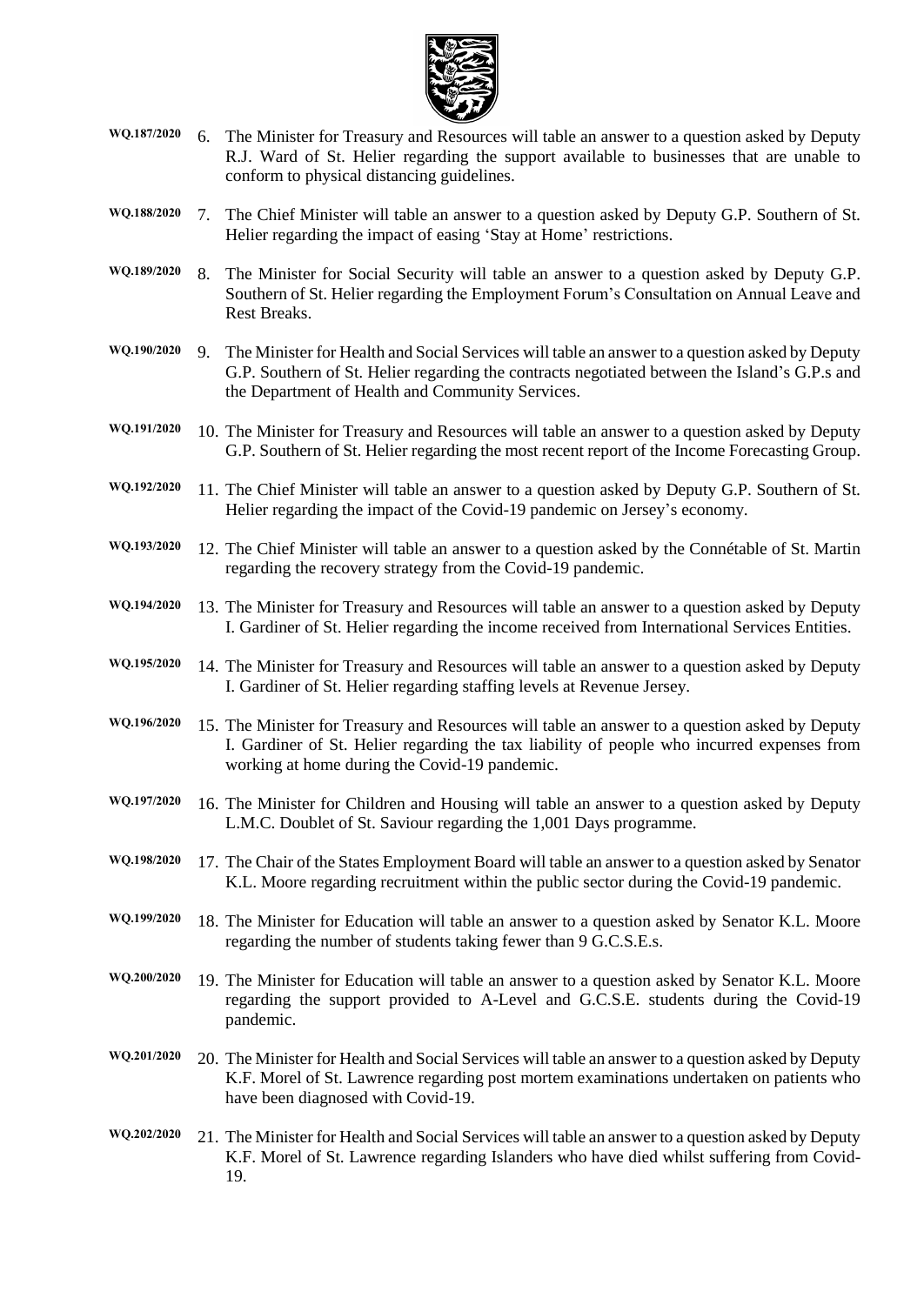

- **WQ.203/2020** 22. The Minister for Health and Social Services will table an answer to a question asked by Deputy C.S. Alves of St. Helier regarding the donations provided to the General Hospital during the Covid-19 pandemic.
- **WQ.204/2020** 23. The Minister for Health and Social Services will table an answer to a question asked by Deputy C.S. Alves of St. Helier regarding processing of Covid-19 tests.
- **WQ.205/2020** 24. The Minister for Health and Social Services will table an answer to a question asked by Deputy C.S. Alves of St. Helier regarding the medical advice provided to the Government of Jersey for its determination of the most suitable approach to the Covid-19 pandemic.
- **WQ.206/2020** 25. The Minister for Health and Social Services will table an answer to a question asked by Deputy C.S. Alves of St. Helier regarding the Coronavirus helpline.
- **WQ.207/2020** 26. The Minister for Treasury and Resources will table an answer to a question asked by Senator S.C. Ferguson regarding the prospective cost benefits of all-Island testing for Covid-19.
- **WQ.208/2020** 27. The Chair of the States Employment Board will table an answer to a question asked by Senator S.C. Ferguson regarding legal actions involving States of Jersey employees.
- **WQ.209/2020** 28. The Chief Minister will table an answer to a question asked by Senator S.C. Ferguson regarding the establishment of a think tank to advise on the recovery plan from the Covid-19 pandemic.
- **WQ.210/2020** 29. The Minister for Economic Development, Tourism, Sport and Culture will table an answer to a question asked by Deputy S.M. Ahier of St. Helier regarding financial assistance for airlines.
- **WQ.211/2020** 30. The Minister for the Environment will table an answer to a question asked by the Connétable of St. Martin regarding the review of the Animal Welfare (Jersey) Law 2004.

**(b) – Oral Questions**

(120 minutes)

**OQ.137/2020** 1. Deputy K.F. Morel of St. Lawrence will ask the following question of the Minister for External Relations –

> "Will the Minister provide the Assembly with an update on progress with Brexit negotiations, highlighting the latest developments that affect Jersey and the other Crown Dependencies?"

**OQ.134/2020** 2. Deputy K.G. Pamplin of St. Saviour will ask the following question of the Chair of the States Employment Board –

> "Following a recent Freedom of Information request which revealed that there have been 11 cases of complaints of bullying or harassment this year against senior managers in the civil service, compared to 20 during the whole of last year, will the Chief Minister state what assessment, if any, he has undertaken of the reasons for this increase and what action, if any, will be taken to address the matter?"

**OQ.136/2020** 3. Deputy R.J. Ward of St. Helier will ask the following question of the Chair of the States Employment Board –

> "Given recent reports of a drive to improve relations between the States Employment Board and trade unions, will the Chair state what changes, if any, have been made to the specific facilities time arrangements for the 3 teaching unions since May 2018 and what the arrangements now are?"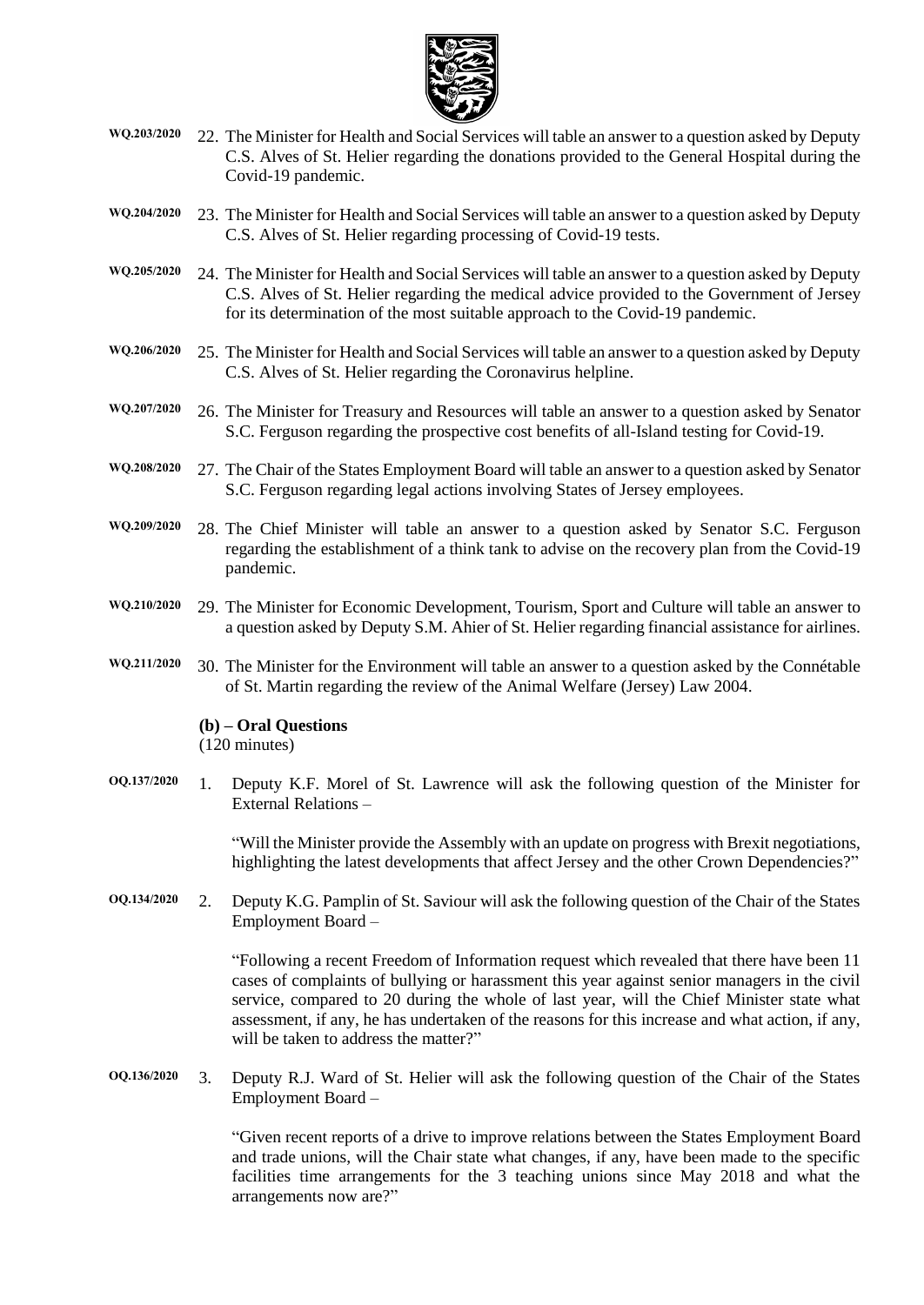

**OQ.147/2020** 4. Deputy I. Gardiner of St. Helier will ask the following question of the Minister for Economic Development, Tourism, Sport and Culture –

> "Will the Minister advise what strategy is in place, or is to be put in place, to assist with the downturn in employment markets as a result of the Covid-19 crisis in particular in relation to the retraining and redeployment of the local workforce?"

**OQ.132/2020** 5. Deputy J.M. Maçon of St. Saviour will ask the following question of the Assistant Minister for Economic Development, Tourism, Sport and Culture –

> "Will the Assistant Minister advise whether any discussions have been held with cultural organisations such as Jersey Heritage, the Jersey Opera House, and the Jersey Arts Centre; if so, will he confirm which ones his department has met (stating when and how often) and whether financial aid is to be provided to assist them; and if any of this activity has not occurred, will he explain why not?"

**OQ.139/2020** 6. Deputy S.M. Ahier of St. Helier will ask the following question of the Minister for Treasury and Resources –

> "Following the Deputy Chief Minister's statement on 12th May 2020 that a financing proposition for the 'Our Hospital' project will be brought to the Assembly for debate in May 2021, will the Minister update the Assembly on any plans for funding the project, and indicate the anticipated level of borrowing required, if any, to fund the project?"

**OQ.145/2020** 7. Deputy L.M.C. Doublet of St Helier will ask the following question of the Minister for Children and Housing –

> "Will the Minister outline to the Assembly the timeline proposed to introduce and implement Child Rights Impact Assessments (CRIAs) throughout the Government of Jersey; and, will the Minister advise what level of priority this work will have?"

**OQ.140/2020** 8. Deputy C.S. Alves of St. Helier will ask the following question of the Minister for Home Affairs –

> "Will the Minister advise why the police are not wearing face masks when patrolling and coming into contact with members of the public at distances of less than 2 metres?"

**OQ.142/2020** 9. Deputy R.J. Ward of St. Helier will ask the following question of the Minister for Health and Social Services –

> "How many people have been subject to polymerise chain reaction (P.C.R.) testing, serology testing and contact-tracing since the restrictions of the 'Stay at Home' order were eased, and what proportion of the Island's population do these figures represent?"

**OQ.148/2020** 10. Deputy I. Gardiner of St. Helier will ask the following question of the Minister for Health and Social Services –

> "Given that Covid-19 is a notifiable disease under the Notifiable Diseases (Amendment No. 2)(Jersey) Order 2020, will the Minster advise what data, if any, is provided to the Health and Community Services Department by Orchid Care Services in respect of any clients who test positive for Covid-19; and, if details are provided, does the Department then track and trace the clients who tested positive?"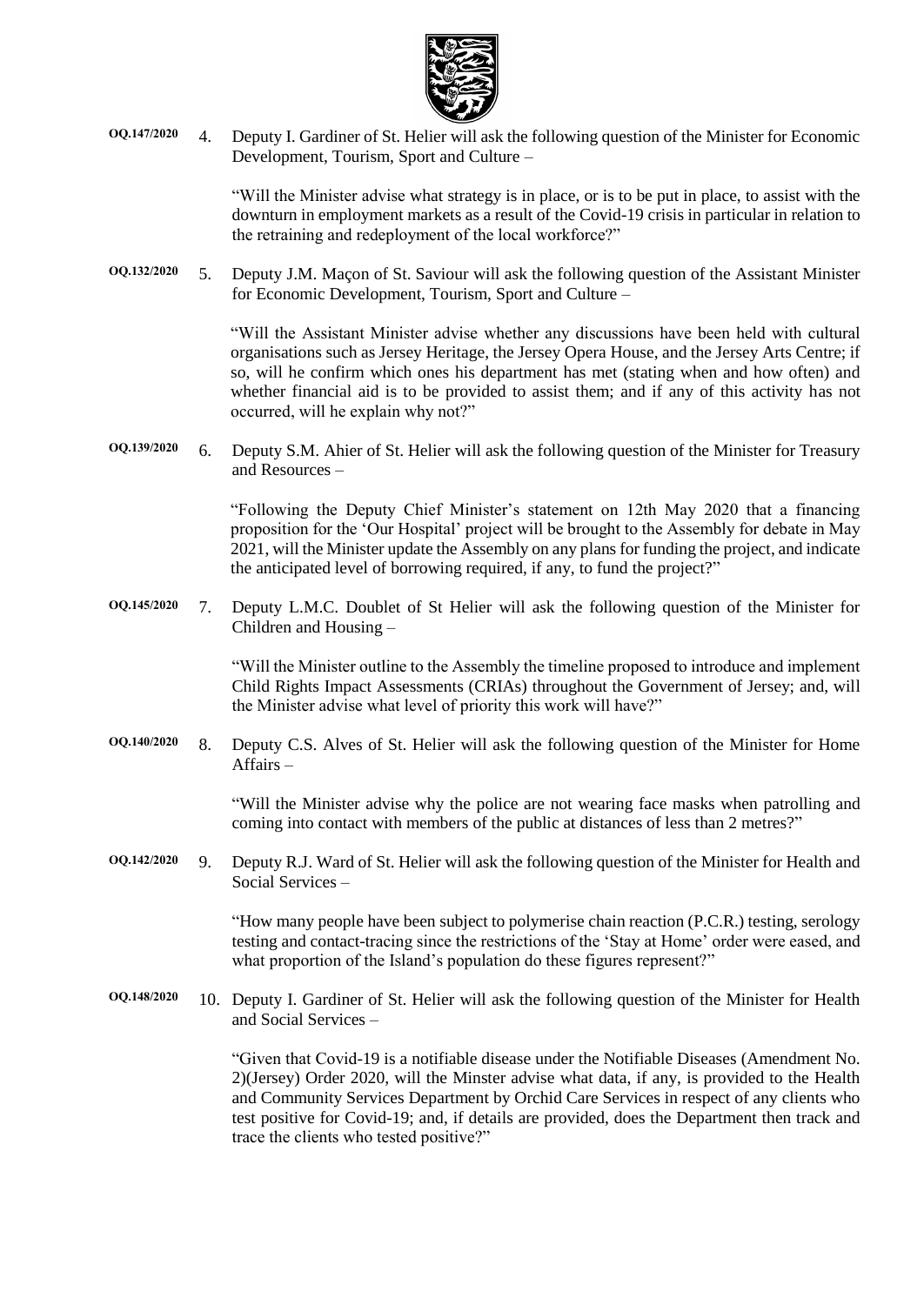

**OQ.135/2020** 11. Deputy K.G. Pamplin of St. Saviour will ask the following question of the Minister for Health and Social Services –

> "Will the Minister explain why healthcare workers are exempt from testing and isolation following contact with a person showing symptoms of Covid-19?"

**OQ.141/2020** 12. Deputy C.S. Alves of St. Helier will ask the following question of the Minister for Health and Social Services –

> "As some countries start to accept incoming flights, will the Minister advise whether there is capacity in the Island for people wishing to return to their country of origin to have a polymerise chain reaction (P.C.R.) test and to receive their results within the period of 72 hours before travelling, if that is required by their destination?"

**OQ.146/2020** 13. Deputy L.M.C. Doublet of St Helier will ask the following question of the Minister for Economic Development, Tourism, Sport and Culture –

> "Further to the Minister's commitment given in the Assembly on 27th May 2020 to look into financial assistance for families, will the Minister advise what plans have been, or are to be, prepared in relation to this matter; and will he provide a timeline for formulating and implementing such plans?"

**OQ.138/2020** 14. Deputy K.F. Morel of St. Lawrence will ask the following question of the Minister for Social Security –

> "Will the Minister confirm what consultation, if any, was undertaken with stakeholders prior to lodging the Draft Employment (Amendment No. 11) (Jersey) Law 2020 (Appointed Day) Act 202- on 19th May 2020, and will she provide the names of any groups or entities consulted, together with the dates of any meetings?"

#### **(c) – Questions to Ministers without notice (30 minutes) –**

1st question period – Minister for Treasury and Resources

2nd question period – Chief Minister

#### **(d) – Questions to Ministers without notice (1 hour) –**

Questions permitted to any Minister on any subject within the official responsibility of the Government of Jersey.

### **J. PERSONAL STATEMENTS**

## **K. STATEMENTS ON A MATTER OF OFFICIAL RESPONSIBILITY**

#### **L. PUBLIC BUSINESS**

| Draft Amendment (No. 44) of the Standing Orders of the States of Jersey. | P.12/2020. |
|--------------------------------------------------------------------------|------------|
| Lodged: 14th February 2020, Scrutiny Liaison Committee.                  |            |
| Droft Amondmont (No. 45) of the Standing Orders of the States of Jersey  | D.13/2020  |

**Draft Amendment (No. [45\) of the Standing Orders of the States of Jersey.](https://statesassembly.gov.je/assemblypropositions/2020/p.13-2020.pdf)** [Lodged: 14th February 2020,](https://statesassembly.gov.je/assemblypropositions/2020/p.13-2020.pdf) *Scrutiny Liaison Committee.* [P.13/2020.](https://statesassembly.gov.je/assemblypropositions/2020/p.13-2020.pdf)

## **[Putting Jersey businesses first.](https://statesassembly.gov.je/AssemblyPropositions/2020/P.56-2020.pdf)** Lodged: 1st May 2020, *[Deputy K.F. Morel of St.](https://statesassembly.gov.je/AssemblyPropositions/2020/P.56-2020.pdf) Lawrence.*

[P.56/2020.](https://statesassembly.gov.je/AssemblyPropositions/2020/P.56-2020.pdf)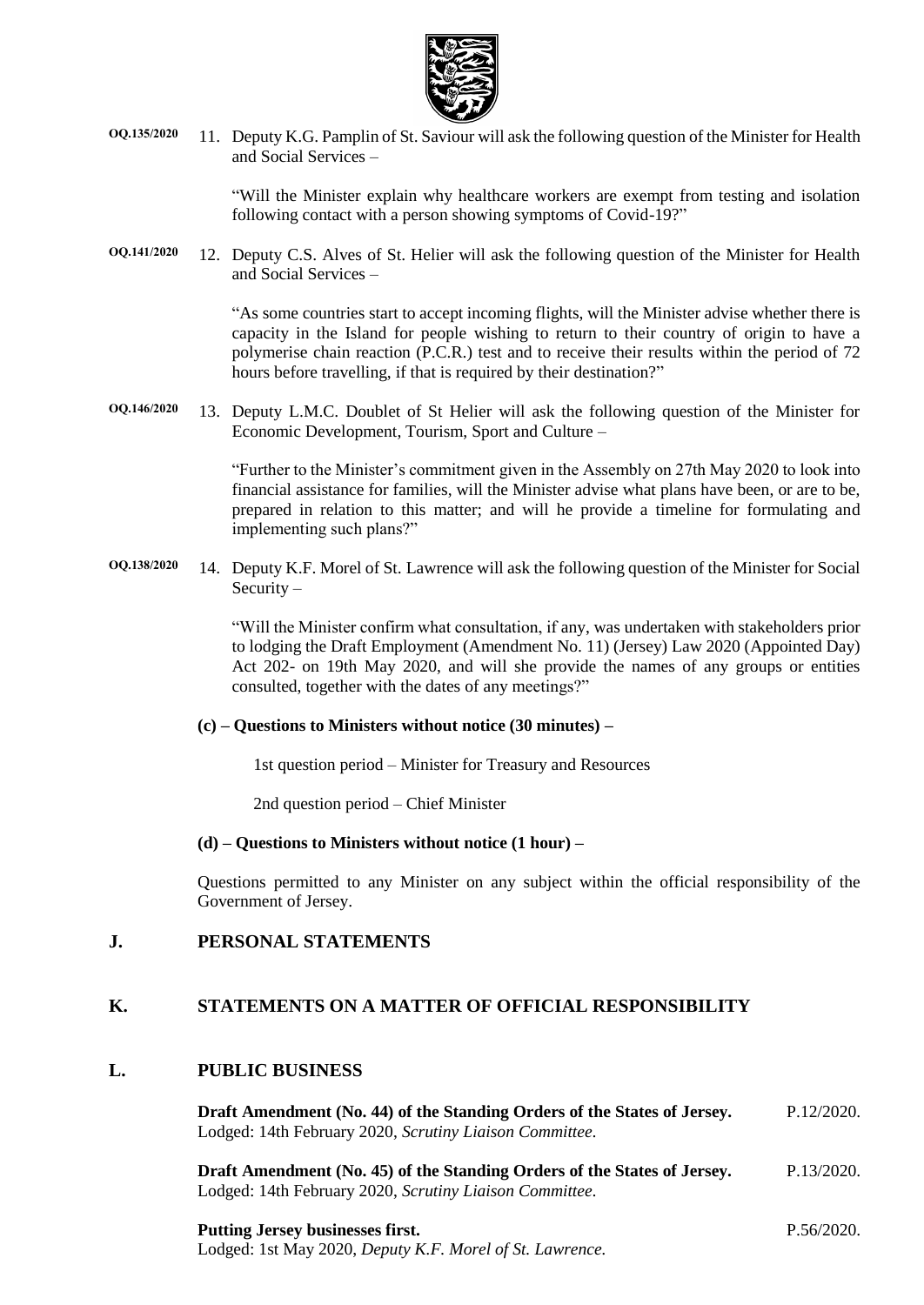

**Economic recovery following the Covid-19 pandemic** (Consideration In-Committee)

# **M. ARRANGEMENT OF PUBLIC BUSINESS**

# **16th June 2020** .

| (Implementation) (International Tax Compliance)<br><b>Draft</b><br><b>Taxation</b><br>(Mandatory Disclosure Rules for CRS Avoidance Arrangements and Opaque<br><b>Offshore Structures</b> ) (Jersey) Regulations 202-.<br>Lodged: 31st December2019, Minister for External Relations. | P.129/2019. |  |
|---------------------------------------------------------------------------------------------------------------------------------------------------------------------------------------------------------------------------------------------------------------------------------------|-------------|--|
| Draft Road Traffic (No. 64) (Jersey) Regulations 202-.<br>Lodged: 3rd February 2020, Minister for Infrastructure.                                                                                                                                                                     | P.10/2020.  |  |
| Bus service: introduction of through-fares.<br>Lodged: 12th March 2020, Deputy M. Tadier of St. Brelade.                                                                                                                                                                              |             |  |
| Draft Air Navigation (Rules of the Air) (Amendment No. 2) (Jersey)<br><b>Regulations 202-.</b><br>Lodged: 29th April 2020, Minister for External Relations.                                                                                                                           | P.55/2020.  |  |
| Regulation of Covid-19 testing undertaken by private entities.<br>Lodged: 18th May 2020, Deputy K.F. Morel of St. Lawrence.                                                                                                                                                           |             |  |
| Draft Employment (Amendment No. 11) (Jersey) Law 2020 (Appointed Day)<br>Act 202-.<br>Lodged: 19th May 2020, Minister for Social Security.                                                                                                                                            | P.63/2020.  |  |
| Banning the sale of single-use carrier bags.<br>Lodged: 19th May 2020, Deputy I. Gardiner of St. Helier.                                                                                                                                                                              |             |  |
| <b>Priorities for the next Island Plan</b><br>(Consideration In-Committee)                                                                                                                                                                                                            |             |  |
| <b>8th September 2020</b>                                                                                                                                                                                                                                                             |             |  |
| Draft Public Health and Safety (Rented Dwellings) (Licensing) (Jersey)<br><b>Regulations 201-.</b><br>Lodged: 1st October 2019, Minister for the Environment.                                                                                                                         | P.106/2019. |  |
| Minimum standards for rented dwellings: licensing regulations.<br>Presented: 21st February 2020.<br>Environment, Housing and Infrastructure Scrutiny Panel.                                                                                                                           | S.R.1/2020. |  |
| Draft Public Health and Safety (Rented Dwellings) (Licensing) (Jersey)<br>Regulations 201- (P.106/2019): second amendment.<br>Lodged: 20th February 2020, Environment, Housing and Infrastructure Scrutiny<br>Panel.                                                                  |             |  |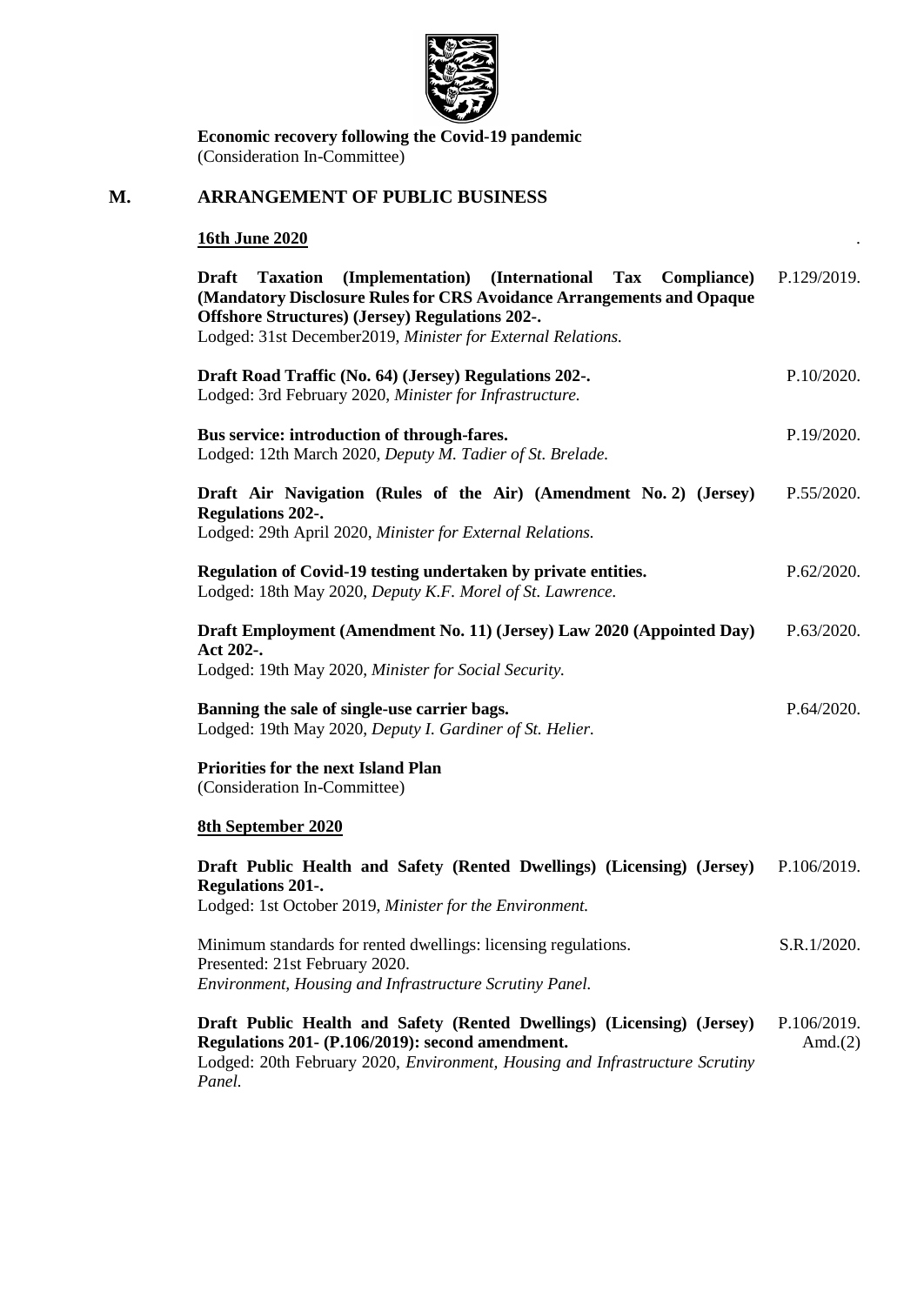

**[Draft Public Health and Safety \(Rented Dwellings\) \(Licensing\) \(Jersey\)](https://statesassembly.gov.je/AssemblyPropositions/2019/P.106-2019Amd(3).pdf)  Regulations 201- [\(P.106/2019\): third amendment.](https://statesassembly.gov.je/AssemblyPropositions/2019/P.106-2019Amd(3).pdf)** Lodged: 12th March 2020, *[Minister for the Environment.](https://statesassembly.gov.je/AssemblyPropositions/2019/P.106-2019Amd(3).pdf)* [P.106/2019.](https://statesassembly.gov.je/AssemblyPropositions/2019/P.106-2019Amd(3).pdf) Amd. $(3)$ 

# **DR. M. EGAN Greffier of the States**

28th May 2020

**Note –**

**In accordance with the meeting dates fixed for 2019 by the Privileges and Procedures Committee, this meeting will continue, if necessary, on Wednesday 3rd and Thursday 4th June 2020.**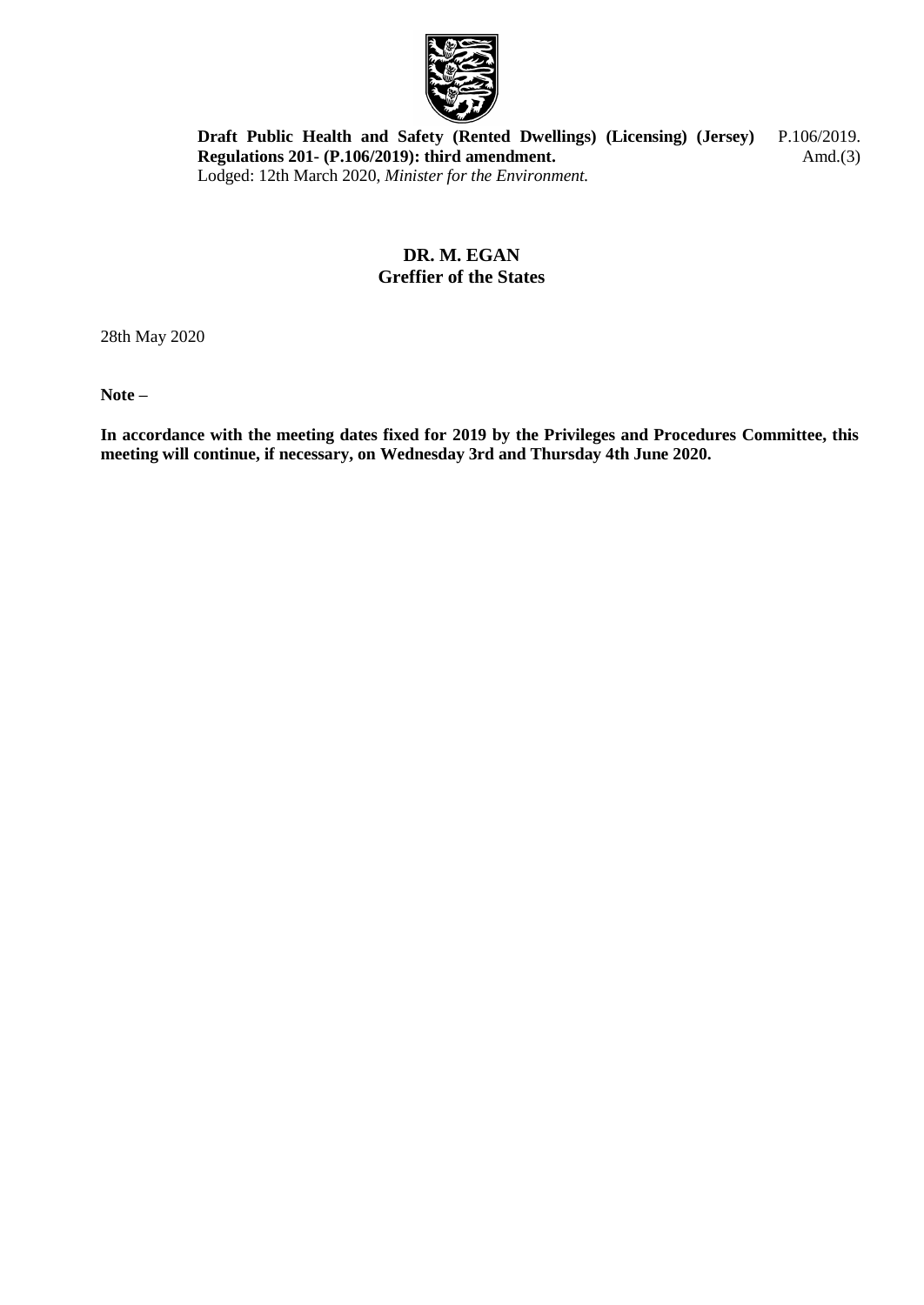

# **Explanatory Note regarding subordinate legislation tabled at this meeting.**

(See Item B)

### **R&O.75/2020.**

Teachers' Superannuation (Commutation of Small Pensions – Amendments) (No. 2) (Jersey) Order 2020.

The Teachers' Superannuation (Commutation of Small Pensions – Amendments) (No. 2) (Jersey) Order 2020 amends the 2 Orders which underpin the Teachers' Superannuation Fund (the "TSF") so that the maximum amount of any small pension accrued in the TSF which may be exchanged in favour of a tax free lump sum, is automatically pegged to the amounts specified in Article 131CE (permitted commutation – trivial pension) of the Income Tax (Jersey) Law 1961 (the "Income Tax Law").

*Articles 1* and *2* respectively amend the analogous provisions of the Teachers' Superannuation (Existing Members) (Jersey) Order 1986, and the Teachers' Superannuation (New Members) (Jersey) Order 2007 (the "TSF Orders") which, subject to the fulfilment of certain conditions set out in Article 131CE of the Income Tax Law, provide for the exchange of a small pension pot accrued in the TSF not exceeding the value of £35,000 or £19,000 (as the case may be) for a tax free lump sum. Those are the amounts currently specified in the Income Tax Law. Certain words and phrases used in the Income Tax Law are to be read as if the analogous words and phrases used in the TSF Orders were used in that Law.

*Article 3* provides for the title by which this Order may be cited and for it to come into force 7 days after it is made.

The Order was made on 27th May 2020 and comes into force on 3rd June 2020.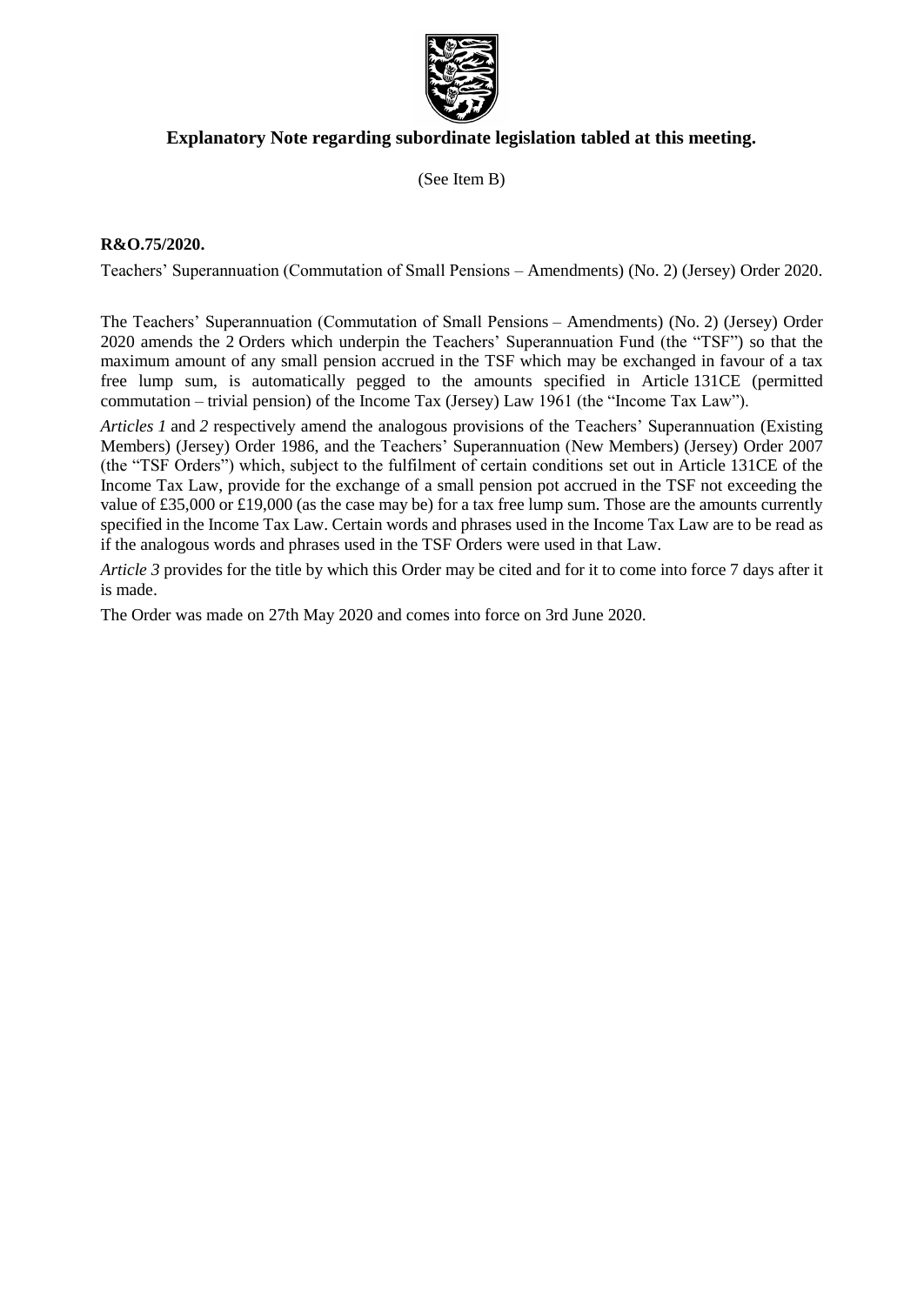

## (See Item I(a))

1. The Minister for the Environment will table an answer to the following question asked by Deputy J.M. Maçon of St. Saviour –

"Will the Minister advise the Assembly when he is intending to hold the Island Plan debate; is he giving any consideration to amending legislation in order to defer the debate until the next parliamentary term of office; and, if not, why not?"

2. The Minister for Infrastructure will table an answer to the following question asked by Deputy R.J. Ward of St. Helier –

"Will the Minister confirm what actions, beyond discussions, will be taken within the next month to embed green transport initiatives into our infrastructure, with particular reference to schemes enabling more cycling, safe walking and other forms of transport, both –

- (a) in St. Helier specifically; and
- (b) across Jersey more widely?"
- 3. The Minister for Education will table an answer to the following question asked by Deputy R.J. Ward of St. Helier –

"Given that many university accommodation tenancy contracts end in late June, whether on campus or privately rented, will the Minister advise what support, if any, is being given to parents of university-aged children to help with the safe return of their belongings, and provide information about any methods being considered for such safe return?"

4. The Minister for Treasury and Resources will table an answer to the following question asked by Deputy R.J. Ward of St. Helier –

"Following comments made at a press conference on 15th May 2020 by the Assistant Minister, in which a package of measures to address the economic effects of 'lockdown' was reportedly announced, including reduced taxes, capital projects being brought forward, expenditure on training the Island's workforce, stimulation of green lifestyles and support for the introduction of technology, will the Minister confirm –

- (a) when the Assembly can expect to receive details of this package;
- (b) what discussions, if any, the Council of Ministers has had to date regarding the package, including the dates of any meetings when it was discussed; and
- (c) the timescale for producing further detail about these measures?"
- 5. The Minister for Education will table an answer to the following question asked by Deputy R.J. Ward of St. Helier –

"Given the Government's advice to wear face coverings when shopping or in a public place, will the Minister advise –

- (a) what personal protective equipment (P.P.E.), if any, is provided to school staff currently at work;
- (b) what manner of P.P.E. will be provided to school staff on any wider return to work; and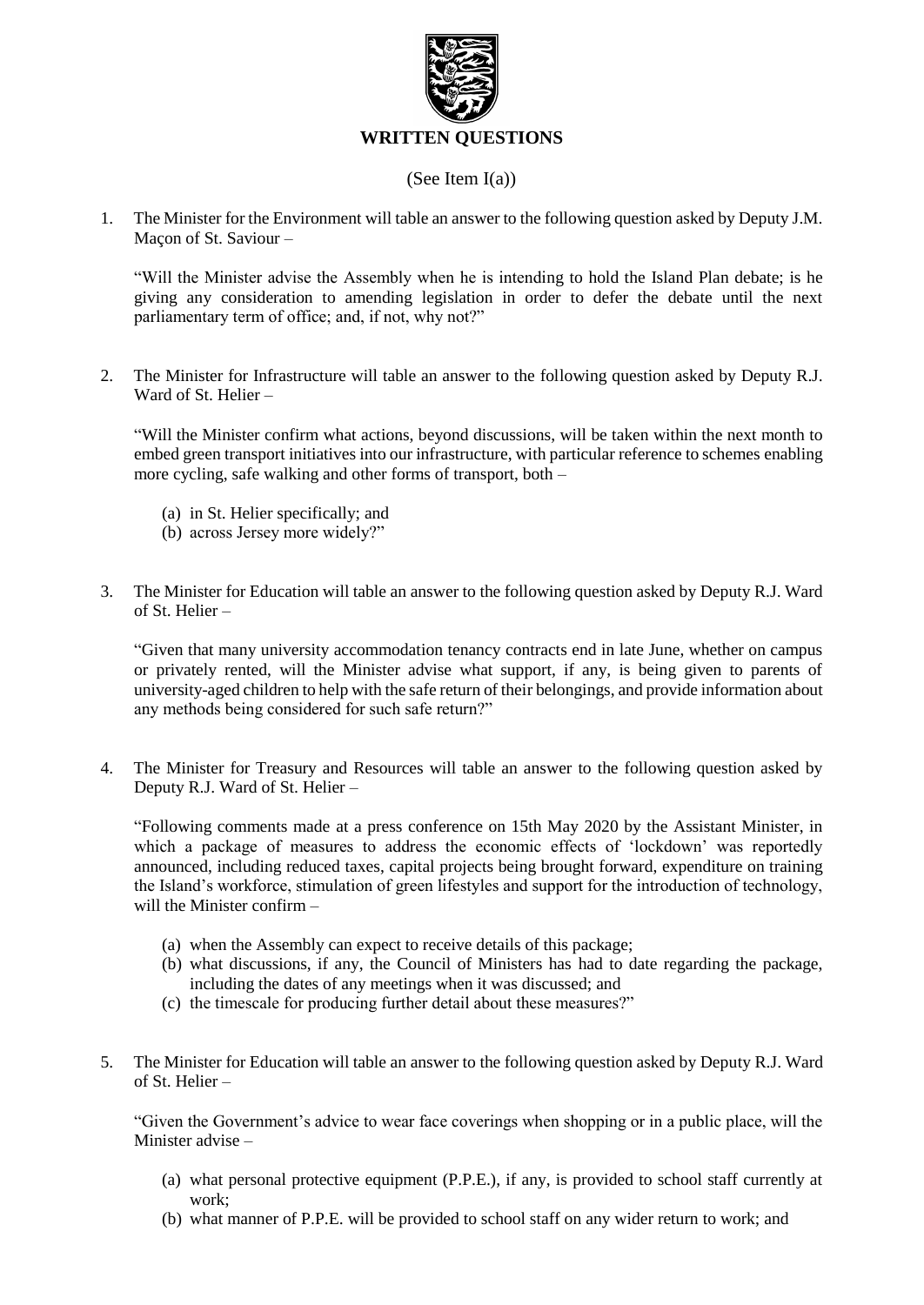

- (c) whether any specific equipment is currently, or will be, provided for schools that require a greater level of physical support for students, such as Mont à l'Abbé?"
- 6. The Minister for Treasury and Resources will table an answer to the following question asked by Deputy R.J. Ward of St. Helier –

"Will the Minister advise –

- (a) what support, if any, will be given to businesses that cannot conform to social-distancing guidelines and are therefore unable to open for all staff to return to work safely; and
- (b) whether the Government Co-funded Payroll Scheme will continue indefinitely for these businesses until they are able to reopen as normal?"
- 7. The Chief Minister will table an answer to the following question asked by Deputy G.P. Southern of St. Helier –

"Following the easing of restrictions on public activities, will the Chief Minister –

- (a) advise how the Government is monitoring Covid-19 indicators to assess the impact of the easing of restrictions;
- (b) provide the Assembly with a timeline to show how and when such monitoring has been and will continue to be undertaken; and
- (c) ensure that there is application of, and adherence to, an incubation period in respect of any return of children to schools and any decisions in relation to the opening of shops and the use of public transport?"
- 8. The Minister for Social Security will table an answer to the following question asked by Deputy G.P. Southern of St. Helier –

"Following the completion of the Employment Forum's Consultation on Annual Leave and Rest Breaks, will the Minister advise the Assembly of any proposals she has to improve working conditions for Jersey employees?"

9. The Minister for Health and Social Services will table an answer to the following question asked by Deputy G.P. Southern of St. Helier –

"Will the Minister explain to the Assembly whether the contracts negotiated with the Island's GPs make provision for those Islanders who are in greatest financial need and / or who have medical vulnerabilities (such as the elderly on low incomes and those with chronic illness), as requested by the Assembly with its adoption of 'Affordable access to Primary Care Scheme' (P.125/2019), and if not, will he explain why not and advise when measures will be brought in to cater for these two groups?"

10. The Minister for Treasury and Resources will table an answer to the following question asked by Deputy G.P. Southern of St. Helier –

"Will the Minister advise whether the report of the Income Forecasting Group (I.F.G.), that was scheduled to be completed by the end of May, has been finalised and, if so, will it be released to States Members and the public; and if not, will she explain why?"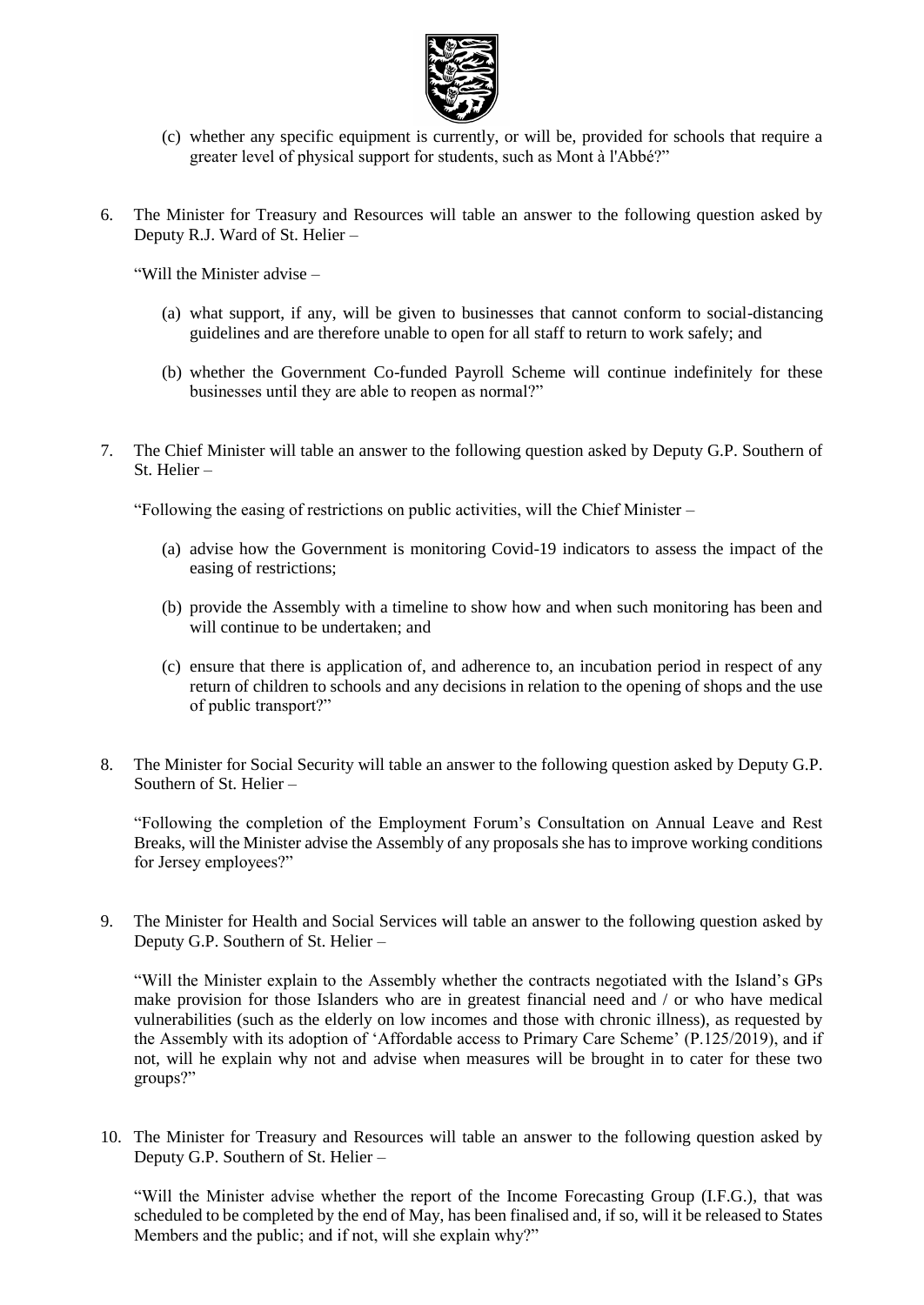

11. The Chief Minister will table an answer to the following question asked by Deputy G.P. Southern of St. Helier –

"Given reports in the U.K. which show a prospective budget deficit of approximately £337 billion if the economic recession is 'V-shaped' (that is, 'short and sharp') and a deficit of £516 billion if the recession is more prolonged ('U-shaped' or 'L-shaped') and, that indications from the Office for Budget Responsibility (O.B.R.) are that a 'U-shaped' recession is increasingly likely, will the Chief Minister provide the equivalent figures forecast for Jersey's economy and state whether it is his assessment that a 'U-Shaped' recession is also likely in Jersey; and will he provide any updated advice which the Government has received from the Fiscal Policy Panel (F.P.P.) on this matter?"

12. The Chief Minister will table an answer to the following question asked by the Connétable of St. Martin –

"Further to the response to Written Question 161/2020, will the Chief Minister provide an update on the bodies or political groups (such as Policy Development Boards, Political Oversight Groups or other bodies similar to the Science and Technical Advice Cell and the newly announced Economic Council) which the Government of Jersey is planning to establish in order to coordinate and draft policies in relation to the Island's Recovery Strategy from the Coronavirus pandemic; and will he provide details on their proposed membership, scope and terms of reference?"

13. The Minister for Treasury and Resources will table an answer to the following question asked by Deputy I. Gardiner of St. Helier –

"Will the Minister provide the Assembly with information in respect of –

- (a) the total number of International Services Entities (I.S.E.s) on the list held by the Comptroller of Taxes for each year from 2015 to date; and
- (b) the total amount of revenue in listing fees received for I.S.E.s in each of the above years, to include a breakdown of the fees received for different types of such entities together with the details of the type of businesses which run them?"
- 14. The Minister for Treasury and Resources will table an answer to the following question asked by Deputy I. Gardiner of St. Helier –

"In respect of staffing levels at Revenue Jersey will the Minister advise –

- (a) how many staff are currently employed;
- (b) how many of those staff have been, and continue to be, working from home;
- (c) how many of those staff are currently unable to work at all as a result of the Covod-19 crisis; and
- (d) in the event that a reduction in staff levels has been experienced, to what extent, if at all, this has impacted on the ability to process tax returns and rebates?"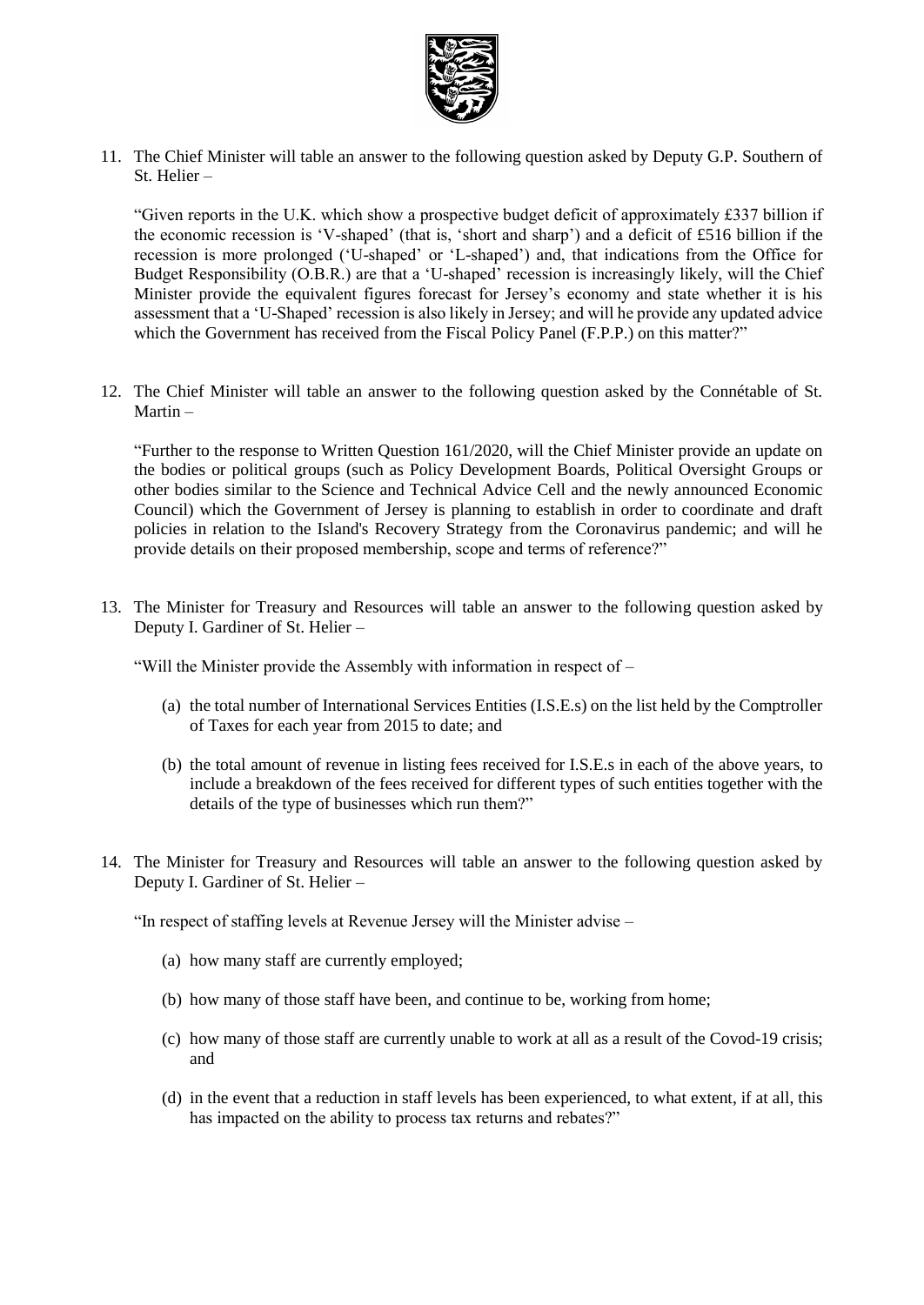

15. The Minister for Treasury and Resources will table an answer to the following question asked by Deputy I. Gardiner of St. Helier –

"Given that the U.K. Government has provided guidance regarding the claiming of expenses under its tax system for the costs of working from home during the Covid-19 pandemic, will the Minister advise if a similar approach is to be taken in Jersey; and, if so, when any such guidance will be made available to both employers and employees?"

16. The Minister for Children and Housing will table an answer to the following question asked by Deputy L.M.C. Doublet of St. Saviour –

"Will the Minister advise whether the Government is still working towards the aims within the original strategy of the 1,001 Days programme and, if so, state what progress has been made since his appointment as Minister and what action plan, if any, he has for future progress?

Will he further advise whether he will commit to the recently-renewed aims of the First 1,001 Days Movement and whether he has given any consideration to the Movement's statement of 9th April 2020 to the U.K. Government (in response to the Covid-19 pandemic) and its applicability to Jersey?"

17. The Chair of the States Employment Board will table an answer to the following question asked by Senator K.L. Moore –

"Further to the request to departments to consider financial savings in light of the Covid-19 pandemic, will the Chair provide a list of any job vacancies, showing the department and role in each case, that have been approved, paused, or declined for recruitment, together with the reasons for these decisions; and will he state whether a new process for authorisation of posts for recruitment has been introduced and, if so, provide an explanation of this new authorisation process?"

18. The Minister for Education will table an answer to the following question asked by Senator K.L. Moore –

"Will the Minister provide a table to show how many pupils in years 10 and 11 are studying fewer than 9 G.C.S.E.s, with the numbers broken down by school and indicating how many G.C.S.E.s are being studied in each case?"

19. The Minister for Education will table an answer to the following question asked by Senator K.L. Moore –

"Will the Minister provide details of any support given to students who should have been sitting Alevel or G.C.S.E. exams this year, including –

- (a) the number of hours of tuition;
- (b) any pastoral care that has been provided;
- (c) whether any enrichment programme has been established; and
- (d) whether opportunities are to be given to students who are dissatisfied with their results to be able to 're-sit' their exams?"
- 20. The Minister for Health and Social Services will table an answer to the following question asked by Deputy K.F. Morel of St. Lawrence –

"Will the Minister confirm the number of post mortem examinations that have been performed on patients diagnosed with Covid-19 who subsequently died?"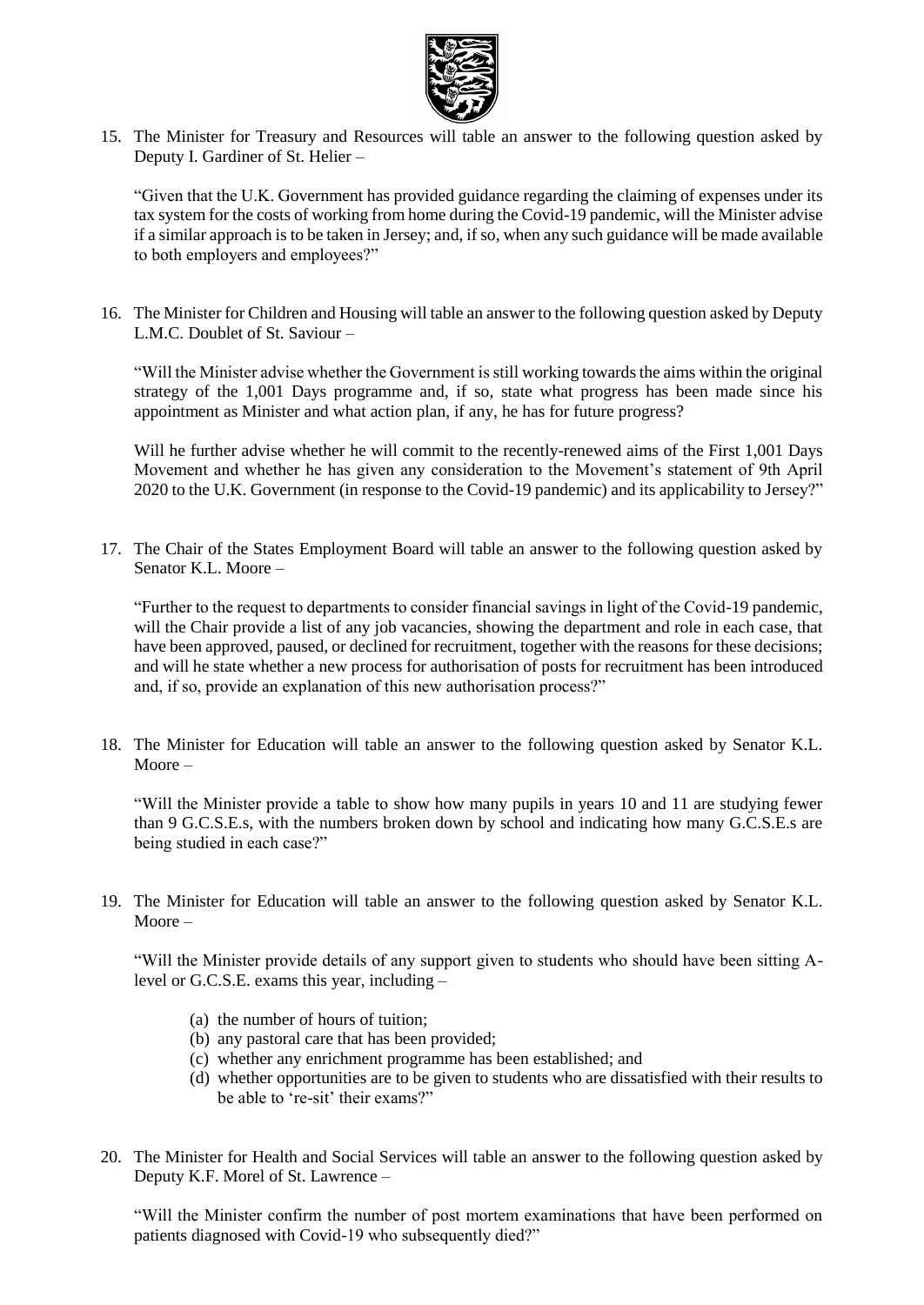

21. The Minister for Health and Social Services will table an answer to the following question asked by Deputy K.F. Morel of St. Lawrence –

"How many recently-deceased Islanders, if any, who were suffering with Covid-19 at the moment of their death have been registered as having a cause of death that was a condition other than Covid-19?"

22. The Minister for Health and Social Services will table an answer to the following question asked by Deputy C.S. Alves of St. Helier –

"Will the Minister provide a list of any donations that have been given to the hospital during the Covid-19 crisis, including monies, equipment and resources such as personal protection equipment (P.P.E.), and confirm to what area of the hospital budget any such donations have been apportioned?"

23. The Minister for Health and Social Services will table an answer to the following question asked by Deputy C.S. Alves of St. Helier –

"Will the Minister provide a breakdown showing, on a week-by-week basis, the mean average time, as well as the longest and shortest times, it has taken to process Covid-19 tests and to provide individuals with their results, with the breakdown to indicate the percentage of each week's tests that required more or less time than the mean average?"

24. The Minister for Health and Social Services will table an answer to the following question asked by Deputy C.S. Alves of St. Helier –

"Will the Minister provide details of the medical health advice that was made available to the Government for its determination of the most suitable approach to deal with the Covid-19 crisis, including details of any different strategies that were considered and the relative merits, disadvantages, potential effects and possible outcomes of each one?"

25. The Minister for Health and Social Services will table an answer to the following question asked by Deputy C.S. Alves of St. Helier –

"Will the Minister –

- (a) provide the guidelines that have been issued to the people staffing the Coronavirus helpline in order that they can decide whether someone is, or is not, eligible to be tested for Covid-19;
- (b) state who signed off on these guidelines, and any other advice that has been given to staff, before they were provided;
- (c) advise whether callers' details are noted at the time of their call and, if so, what details are taken; and
- (d) state whether such details are taken in the case of every caller to the helpline and, if not, explain why not?"
- 26. The Minister for Treasury and Resources will table an answer to the following question asked by Senator S.C. Ferguson –

"What cost benefit analysis, if any, has been undertaken of all-Island testing for Covid-19 compared with the drawdown of £500 million credit that has been arranged and what were the results of any such analysis?"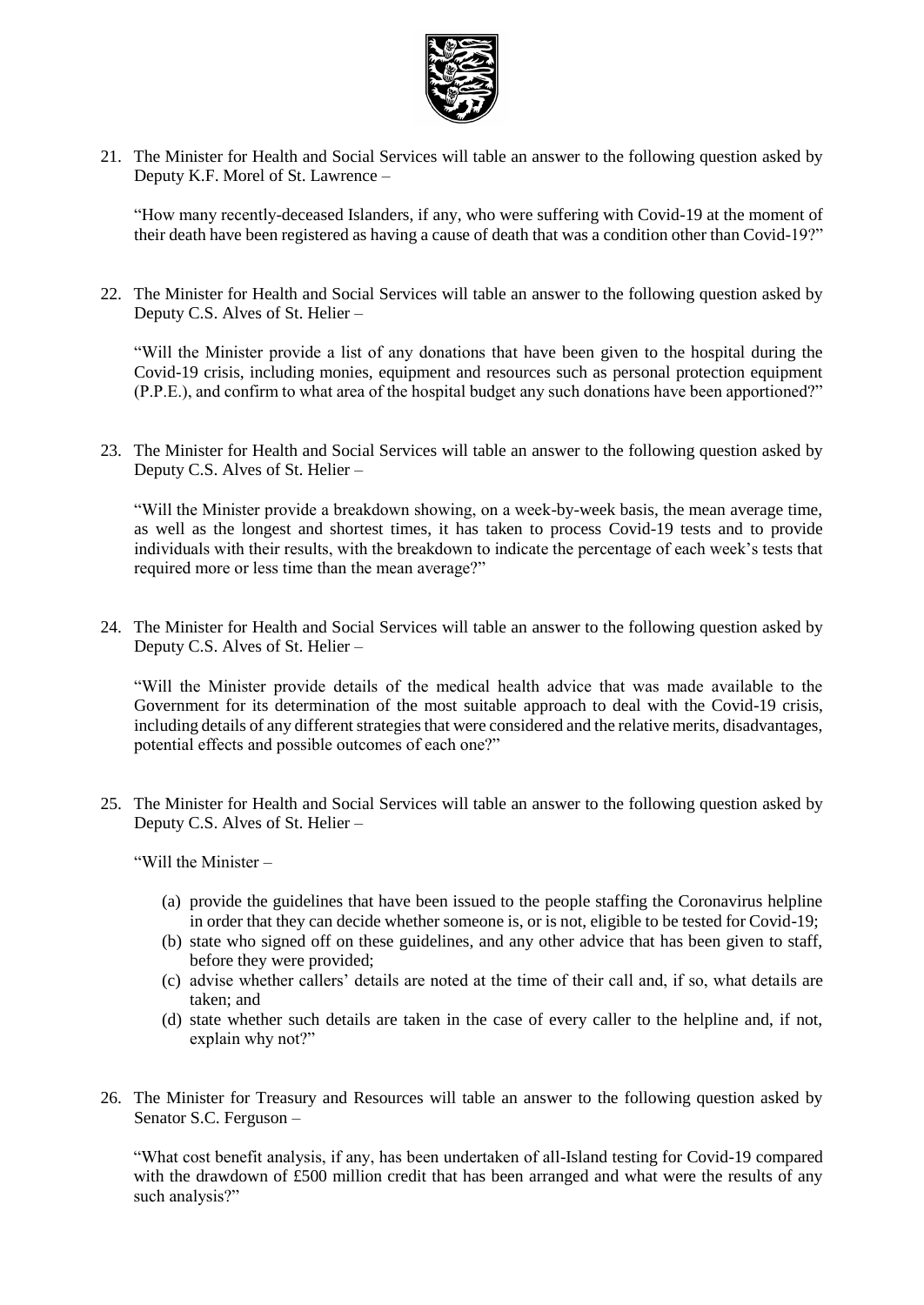

27. The Chair of the States Employment Board will table an answer to the following question asked by Senator S.C. Ferguson –

"Will the Chair advise –

- (a) how many legal actions involving members of staff who are no longer employed by the States are currently ongoing;
- (b) what the legal costs to the States for such actions have been over the past 5 years (for each year), whether or not they have been completed or are ongoing; and
- (c) in cases over the past 5 years where the States Employment Board has either lost such a case or a stand-off with the other party has been reached, why the Board has not negotiated a settlement?"
- 28. The Chief Minister will table an answer to the following question asked by Senator S.C. Ferguson –

"What progress, if any, has the Chief Minister made in establishing a 'think tank' of High Value Residents  $(2(1)(e)$ ' residents), industry and union representatives to advise on a recovery plan from the Coronavirus pandemic; and will he advise whether this 'think tank' will be independent of politicians and Government officers and whether its advice and conclusions will be published?"

29. The Minister for Economic Development, Tourism, Sport and Culture will table an answer to the following question asked by Deputy S.M. Ahier of St. Helier –

"Will the Minister advise the Assembly –

- (a) whether the Government of Jersey is supplying the airline, Blue Islands, with financial assistance and, if so, how much and for how long will such assistance be provided; and
- (b) whether the Government is considering providing financial support for any airlines that operate a service to and from Jersey?"
- 30. The Minister for the Environment will table an answer to the following question asked by the Connétable of St. Martin –

"Further to the response to Written Question 175/2020, will the Minister –

- (a) advise which specific areas of the Animal Welfare (Jersey) Law 2004 have been reviewed to date and what progress had been made before the Covid-19 pandemic began;
- (b) state whether the project of reviewing the Law includes consideration of the welfare of wild animals, as well as those used for animals, recreation and companionship;
- (c) advise whether the work undertaken to date will be used when the review recommences and, in that regard, whether it will be used to bring forward amendments to the legislation in tranches;
- (d) provide details of the timetable for the review that had initially been planned;
- (e) re-consider whether to re-start the review before the Covid-19 pandemic passes and state whether this is the only 'business as usual' project to have been impeded in this way; and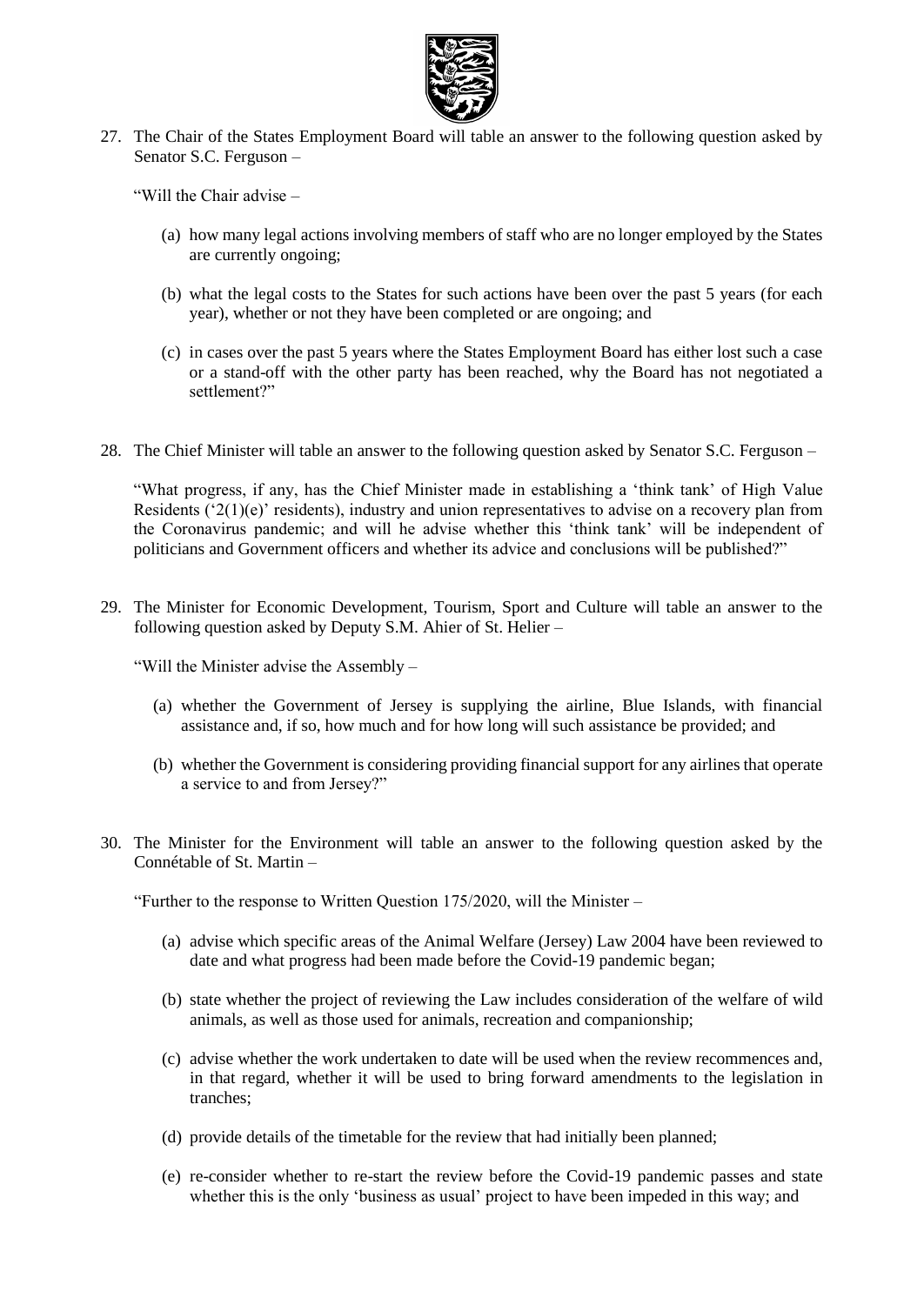

(f) state whether officers working on the review of the Law have been seconded onto working groups or projects related to the Covid-19 pandemic or Brexit and, if so, how many and what work has been undertaken, if any, to compensate for the reduction in resources allocated to the review of the Law?"